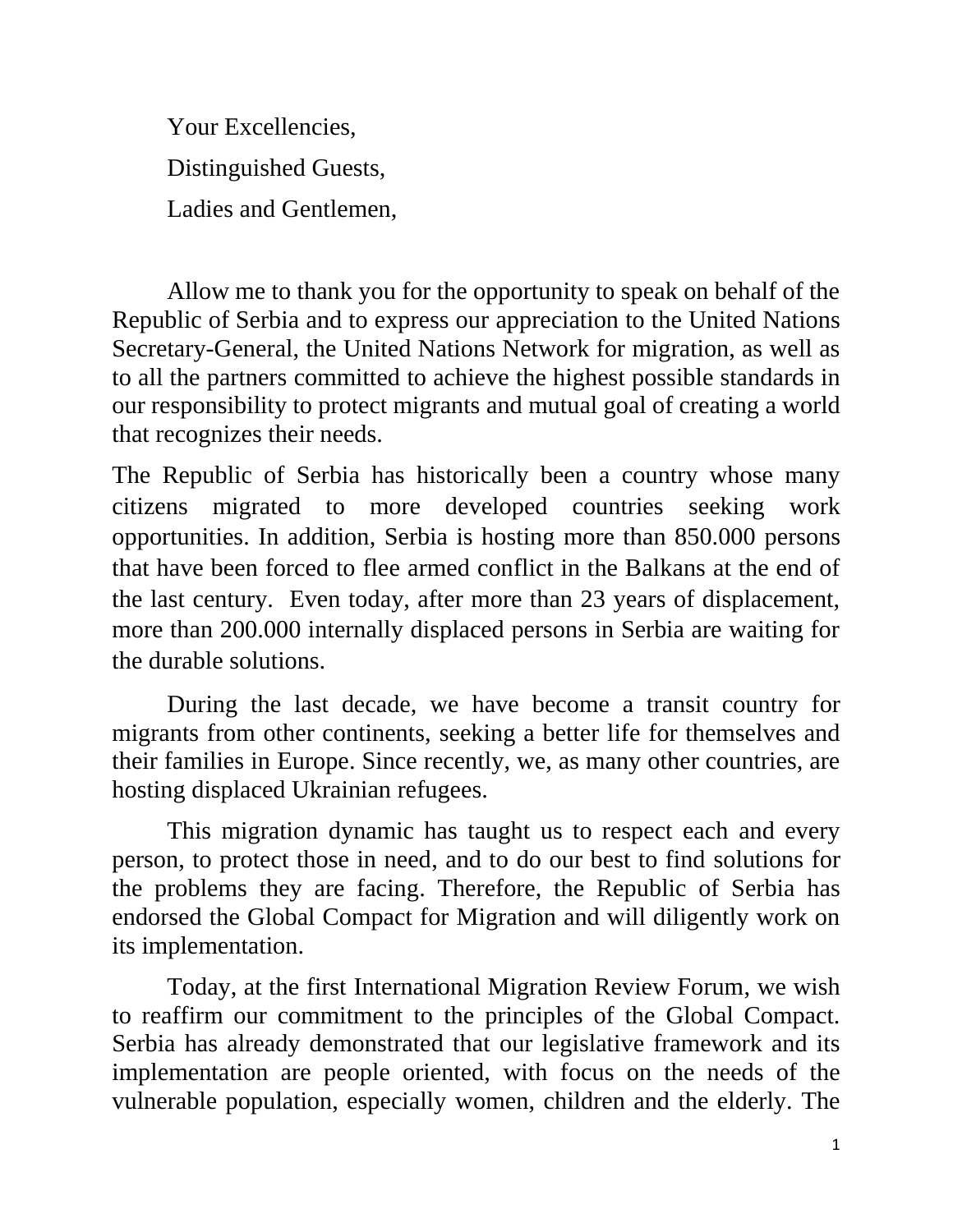Whole-of-government and whole-of-society approaches are deeply embedded in our migration management system. In that sense, respect for the migrants' human rights was the leading principle in dealing with the migration crisis that Serbia, together with the rest of Europe, faced.

I would like to point out that Serbia has achieved significant progress in the implementation of the objectives of the Global Compact due to our international cooperation, active participation in a number of global and regional initiatives, and joint work with various UN Agencies. Additional progress has been achieved as a part of our accession process to the EU.

Nevertheless, we wish to make an appeal to jointly address the risks emerging from the latest conflicts and crises, since attending to the needs of the new waves of migrants may affect our efforts to find a solution for the previously displaced persons. It must not be allowed that we neglect the needs of any displaced person.

Ladies and Gentleman,

I would like to express the intention of the Republic of Serbia to achieve all the objectives set in the Global Compact for Migration.

Never in the human history, the number of the people in the forced displacement was so high.

In the years to come, phenomena will, due to different reasons, especially because of the numerous conflicts and growing poverty, grown up. That is why responsible reaction, solidarity and joint actions are crucial. If not, the price will be very high, maybe impossible to pay.

Therefore, we would like to invite all member States and partners to support the countries facing constant migratory pressures and various political and economic challenges in their effort to develop and implement policies and practices that will enable respect of human rights, elimination